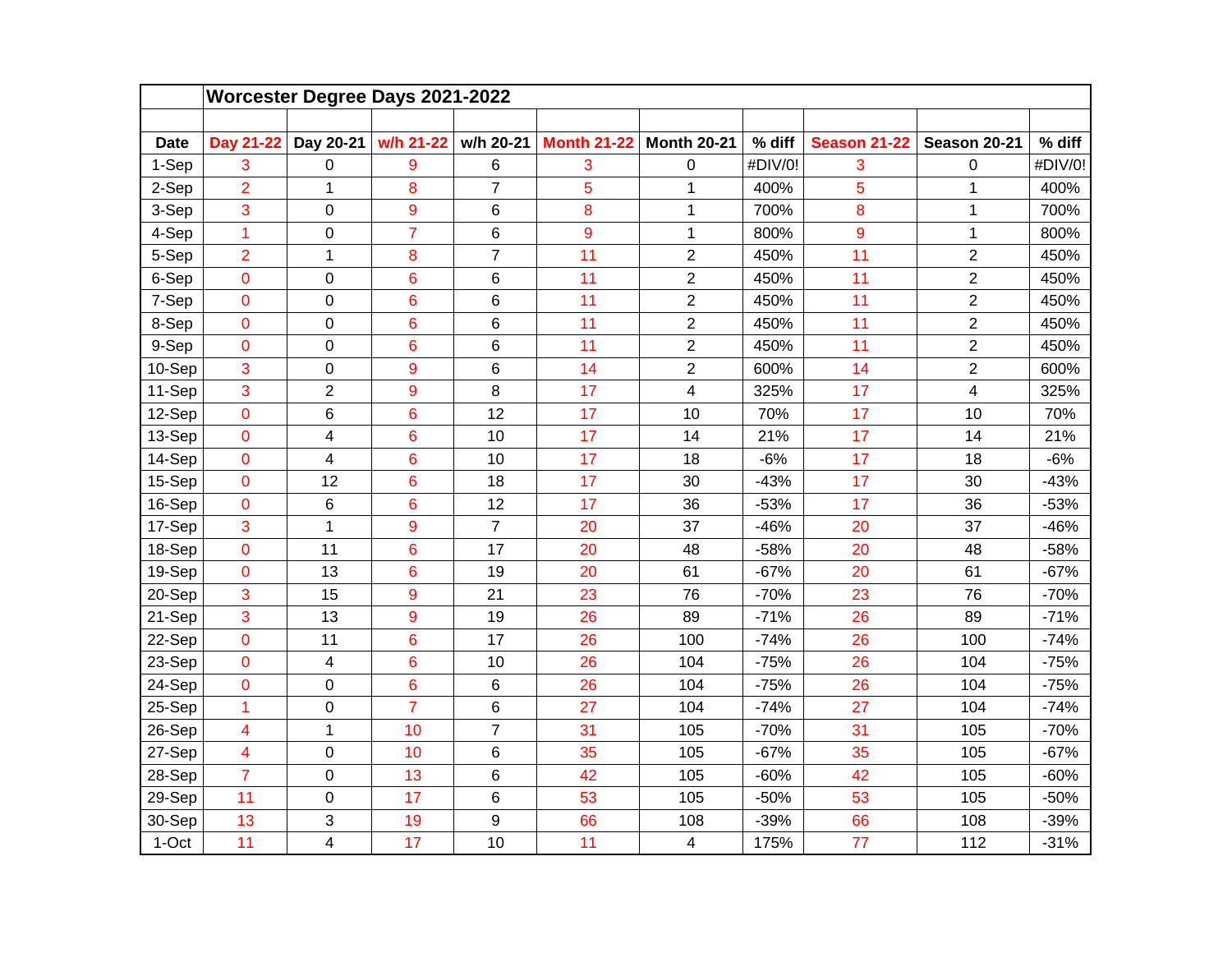| 2-Oct  | $\overline{7}$          | 12             | 13             | 18             | 18  | 16  | 13%    | 84  | 124 | $-32%$ |
|--------|-------------------------|----------------|----------------|----------------|-----|-----|--------|-----|-----|--------|
| 3-Oct  | 5                       | 12             | 11             | 18             | 23  | 28  | $-18%$ | 89  | 136 | $-35%$ |
| 4-Oct  | 12                      | 13             | 18             | 19             | 35  | 41  | $-15%$ | 101 | 149 | $-32%$ |
| 5-Oct  | 12                      | 10             | 18             | 16             | 47  | 51  | $-8%$  | 113 | 159 | $-29%$ |
| 6-Oct  | 4                       | 0              | 10             | 6              | 51  | 51  | $0\%$  | 117 | 159 | $-26%$ |
| 7-Oct  | $\overline{2}$          | 14             | 8              | 20             | 53  | 65  | $-18%$ | 119 | 173 | $-31%$ |
| 8-Oct  | $\overline{2}$          | 17             | 8              | 23             | 55  | 82  | $-33%$ | 121 | 190 | $-36%$ |
| 9-Oct  | 9                       | 17             | 15             | 23             | 64  | 99  | $-35%$ | 130 | 207 | $-37%$ |
| 10-Oct | 9                       | $\mathbf{1}$   | 15             | $\overline{7}$ | 73  | 100 | $-27%$ | 139 | 208 | $-33%$ |
| 11-Oct | 3                       | 11             | 9              | 17             | 76  | 111 | $-32%$ | 142 | 219 | $-35%$ |
| 12-Oct | 3                       | 18             | 9              | 24             | 79  | 129 | $-39%$ | 145 | 237 | $-39%$ |
| 13-Oct | 1                       | 15             | $\overline{7}$ | 21             | 80  | 144 | $-44%$ | 146 | 252 | $-42%$ |
| 14-Oct | 0                       | 9              | 6              | 15             | 80  | 153 | $-48%$ | 146 | 261 | $-44%$ |
| 15-Oct | 0                       | 6              | 6              | 12             | 80  | 159 | $-50%$ | 146 | 267 | $-45%$ |
| 16-Oct | 1                       | 9              | $\overline{7}$ | 15             | 81  | 168 | $-52%$ | 147 | 276 | $-47%$ |
| 17-Oct | 10                      | 18             | 16             | 24             | 91  | 186 | $-51%$ | 157 | 294 | $-47%$ |
| 18-Oct | 15                      | 15             | 21             | 21             | 106 | 201 | $-47%$ | 172 | 309 | $-44%$ |
| 19-Oct | 15                      | 14             | 21             | 20             | 121 | 215 | $-44%$ | 187 | 323 | $-42%$ |
| 20-Oct | $\overline{\mathbf{4}}$ | 6              | 10             | 12             | 125 | 221 | $-43%$ | 191 | 329 | $-42%$ |
| 21-Oct | $\overline{2}$          | $\overline{c}$ | 8              | 8              | 127 | 223 | $-43%$ | 193 | 331 | $-42%$ |
| 22-Oct | $\overline{7}$          | $\mathsf 0$    | 13             | 6              | 134 | 223 | $-40%$ | 200 | 331 | $-40%$ |
| 23-Oct | 16                      | 5              | 22             | 11             | 150 | 228 | $-34%$ | 216 | 336 | $-36%$ |
| 24-Oct | 19                      | 12             | 25             | 18             | 169 | 240 | $-30%$ | 235 | 348 | $-32%$ |
| 25-Oct | 18                      | 22             | 24             | 28             | 187 | 262 | $-29%$ | 253 | 370 | $-32%$ |
| 26-Oct | 14                      | 19             | 20             | 25             | 201 | 281 | $-28%$ | 267 | 389 | $-31%$ |
| 27-Oct | 18                      | 18             | 24             | 24             | 219 | 299 | $-27%$ | 285 | 407 | $-30%$ |
| 28-Oct | 23                      | 22             | 29             | 28             | 242 | 321 | $-25%$ | 308 | 429 | $-28%$ |
| 29-Oct | 23                      | 23             | 29             | 29             | 265 | 344 | $-23%$ | 331 | 452 | $-27%$ |
| 30-Oct | 14                      | 33             | 20             | 39             | 279 | 377 | $-26%$ | 345 | 485 | $-29%$ |
| 31-Oct | 8                       | 34             | 14             | 40             | 287 | 411 | $-30%$ | 353 | 519 | $-32%$ |
| 1-Nov  | 18                      | 24             | 21             | 27             | 18  | 24  | $-25%$ | 371 | 543 | $-32%$ |
| 2-Nov  | 20                      | 30             | 23             | 33             | 38  | 54  | $-30%$ | 391 | 573 | $-32%$ |
| 3-Nov  | 24                      | 30             | 27             | 33             | 62  | 84  | $-26%$ | 415 | 603 | $-31%$ |
| 4-Nov  | 25                      | 22             | 28             | 25             | 87  | 106 | $-18%$ | 440 | 625 | $-30%$ |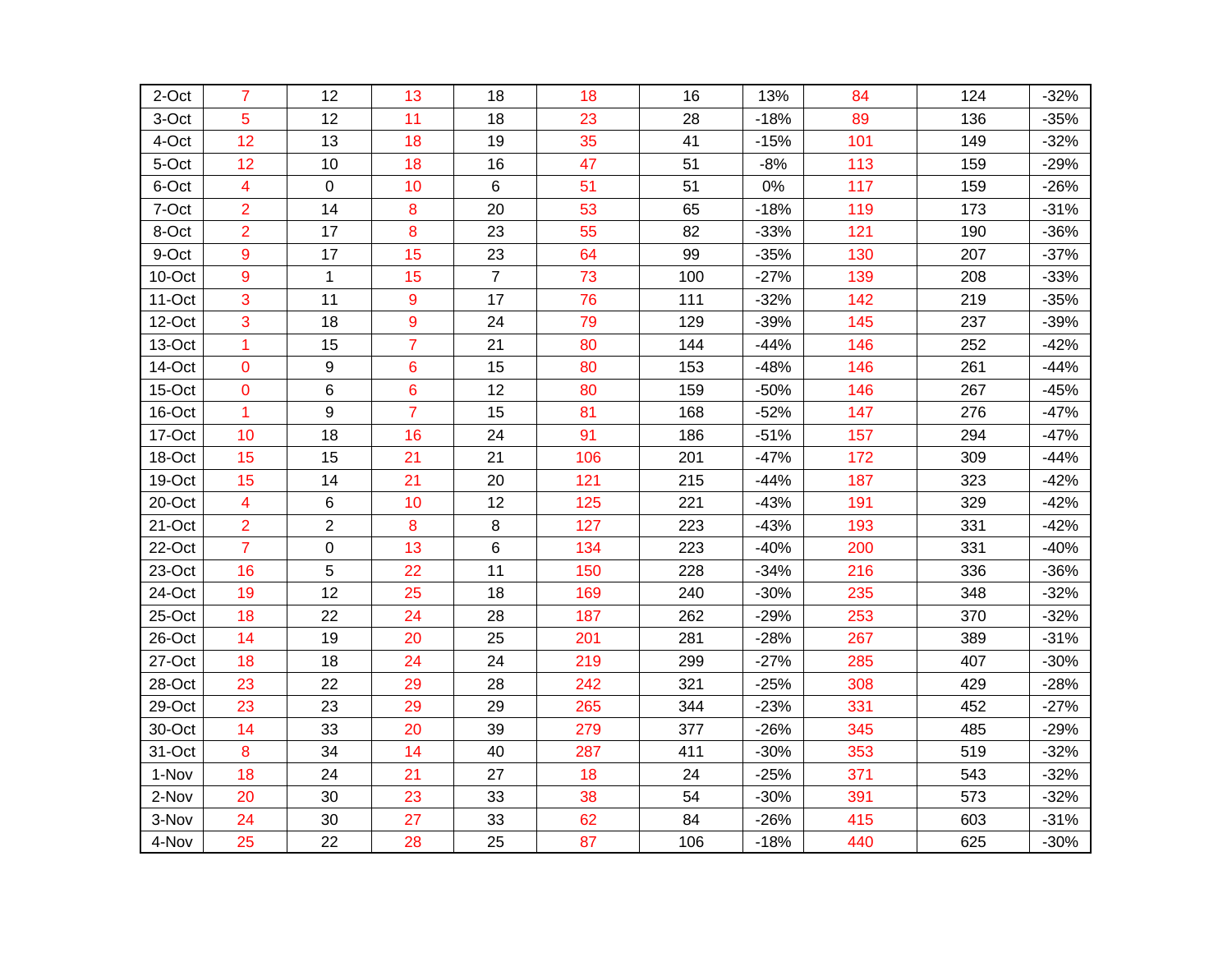| 5-Nov  | 24 | 8              | 27 | 11                      | 111 | 114 | $-3%$ | 464  | 633  | $-27%$ |
|--------|----|----------------|----|-------------------------|-----|-----|-------|------|------|--------|
| 6-Nov  | 25 | 3              | 28 | 6                       | 136 | 117 | 16%   | 489  | 636  | $-23%$ |
| 7-Nov  | 20 | 0              | 23 | 3                       | 156 | 117 | 33%   | 509  | 636  | $-20%$ |
| 8-Nov  | 14 | $\overline{2}$ | 17 | 5                       | 170 | 119 | 43%   | 523  | 638  | $-18%$ |
| 9-Nov  | 10 | $\mathbf{1}$   | 13 | $\overline{\mathbf{4}}$ | 180 | 120 | 50%   | 533  | 639  | $-17%$ |
| 10-Nov | 16 | 3              | 19 | 6                       | 196 | 123 | 59%   | 549  | 642  | $-14%$ |
| 11-Nov | 20 | $\overline{2}$ | 23 | 5                       | 216 | 125 | 73%   | 569  | 644  | $-12%$ |
| 12-Nov | 13 | 12             | 16 | 15                      | 229 | 137 | 67%   | 582  | 656  | $-11%$ |
| 13-Nov | 19 | 24             | 22 | 27                      | 248 | 161 | 54%   | 601  | 680  | $-12%$ |
| 14-Nov | 26 | 27             | 29 | 30                      | 274 | 188 | 46%   | 627  | 707  | $-11%$ |
| 15-Nov | 26 | 23             | 29 | 26                      | 300 | 211 | 42%   | 653  | 730  | $-11%$ |
| 16-Nov | 28 | 22             | 31 | 25                      | 328 | 233 | 41%   | 681  | 752  | $-9%$  |
| 17-Nov | 26 | 28             | 29 | 31                      | 354 | 261 | 36%   | 707  | 780  | $-9%$  |
| 18-Nov | 10 | 41             | 13 | 44                      | 364 | 302 | 21%   | 717  | 821  | $-13%$ |
| 19-Nov | 28 | 36             | 31 | 39                      | 392 | 338 | 16%   | 745  | 857  | $-13%$ |
| 20-Nov | 31 | 14             | 34 | 17                      | 423 | 352 | 20%   | 776  | 871  | $-11%$ |
| 21-Nov | 22 | 17             | 25 | 20                      | 445 | 369 | 21%   | 798  | 888  | $-10%$ |
| 22-Nov | 24 | 28             | 27 | 31                      | 469 | 397 | 18%   | 822  | 916  | $-10%$ |
| 23-Nov | 35 | 21             | 38 | 24                      | 504 | 418 | 21%   | 857  | 937  | $-9%$  |
| 24-Nov | 34 | 31             | 37 | 34                      | 538 | 449 | 20%   | 891  | 968  | $-8%$  |
| 25-Nov | 27 | 29             | 30 | 32                      | 565 | 478 | 18%   | 918  | 997  | $-8%$  |
| 26-Nov | 28 | 14             | 31 | 17                      | 593 | 492 | 21%   | 946  | 1011 | $-6%$  |
| 27-Nov | 37 | 17             | 40 | 20                      | 630 | 509 | 24%   | 983  | 1028 | $-4%$  |
| 28-Nov | 38 | 24             | 41 | 27                      | 668 | 533 | 25%   | 1021 | 1052 | $-3%$  |
| 29-Nov | 35 | 23             | 38 | 26                      | 703 | 556 | 26%   | 1056 | 1075 | $-2%$  |
| 30-Nov | 36 | 16             | 39 | 19                      | 739 | 572 | 29%   | 1092 | 1091 | 0%     |
| 1-Dec  | 29 | 15             | 32 | 18                      | 29  | 15  | 93%   | 1121 | 1106 | 1%     |
| 2-Dec  | 21 | 30             | 24 | 33                      | 50  | 45  | 11%   | 1142 | 1136 | 1%     |
| 3-Dec  | 32 | 26             | 35 | 29                      | 82  | 71  | 15%   | 1174 | 1162 | 1%     |
| 4-Dec  | 34 | 20             | 37 | 23                      | 116 | 91  | 27%   | 1208 | 1182 | 2%     |
| 5-Dec  | 29 | 27             | 32 | 30                      | 145 | 118 | 23%   | 1237 | 1209 | 2%     |
| 6-Dec  | 19 | 36             | 22 | 39                      | 164 | 154 | 6%    | 1256 | 1245 | 1%     |
| 7-Dec  | 32 | 38             | 35 | 41                      | 196 | 192 | 2%    | 1288 | 1283 | 0%     |
| 8-Dec  | 36 | 42             | 39 | 45                      | 232 | 234 | $-1%$ | 1324 | 1325 | 0%     |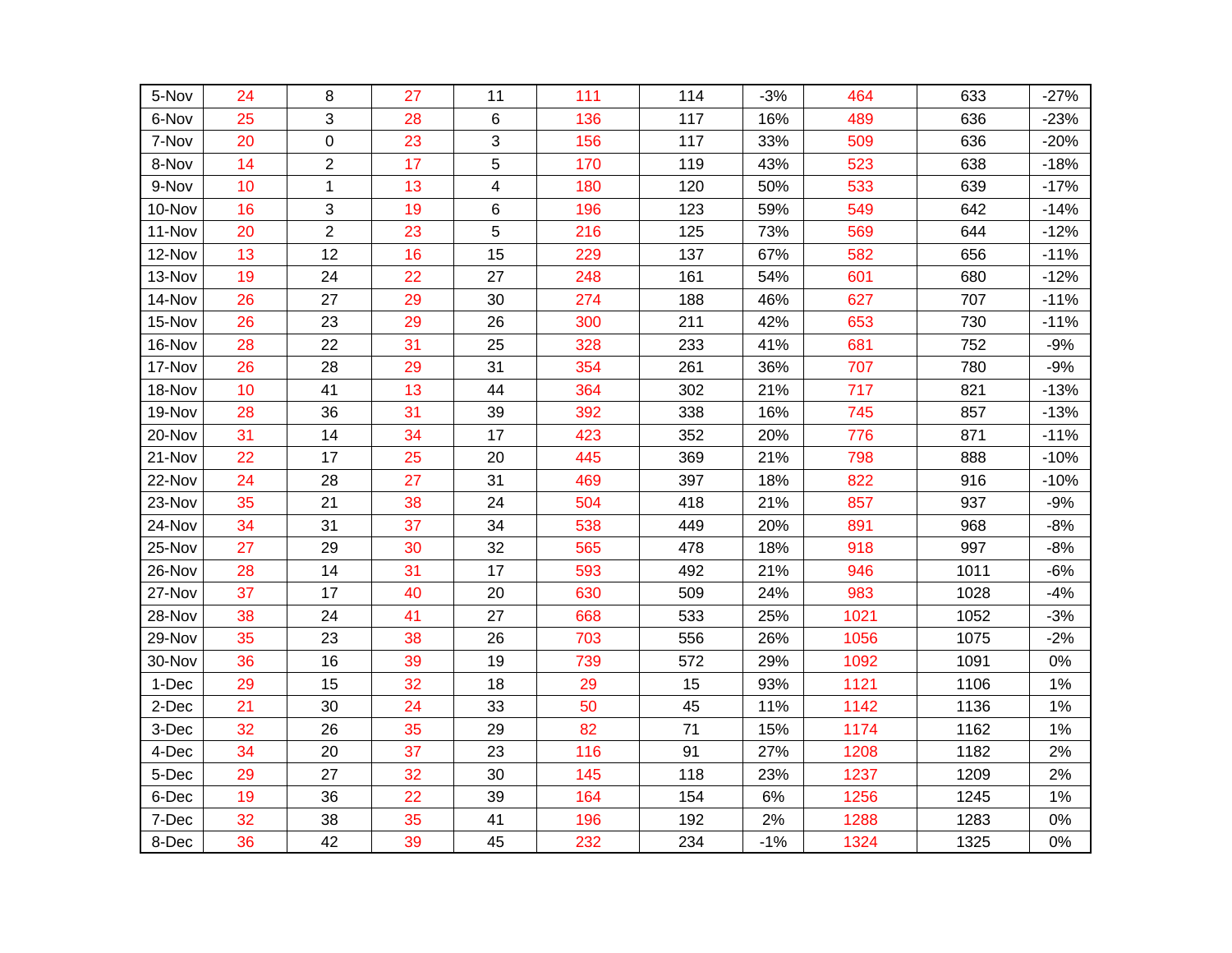| 9-Dec  | 37 | 39 | 40 | 42 | 269 | 273 | $-1%$  | 1361 | 1364 | 0%    |
|--------|----|----|----|----|-----|-----|--------|------|------|-------|
| 10-Dec | 32 | 29 | 35 | 32 | 301 | 302 | $0\%$  | 1393 | 1393 | 0%    |
| 11-Dec | 18 | 28 | 21 | 31 | 319 | 330 | $-3%$  | 1411 | 1421 | $-1%$ |
| 12-Dec | 22 | 25 | 25 | 28 | 341 | 355 | $-4%$  | 1433 | 1446 | $-1%$ |
|        |    | 20 |    | 23 | 364 |     |        |      |      |       |
| 13-Dec | 23 |    | 26 |    |     | 375 | $-3%$  | 1456 | 1466 | $-1%$ |
| 14-Dec | 23 | 32 | 26 | 35 | 387 | 407 | $-5%$  | 1479 | 1498 | $-1%$ |
| 15-Dec | 29 | 39 | 32 | 42 | 416 | 446 | $-7%$  | 1508 | 1537 | $-2%$ |
| 16-Dec | 14 | 47 | 17 | 50 | 430 | 493 | $-13%$ | 1522 | 1584 | $-4%$ |
| 17-Dec | 16 | 45 | 19 | 48 | 446 | 538 | $-17%$ | 1538 | 1629 | $-6%$ |
| 18-Dec | 30 | 42 | 33 | 45 | 476 | 580 | $-18%$ | 1568 | 1671 | $-6%$ |
| 19-Dec | 38 | 44 | 41 | 47 | 514 | 624 | $-18%$ | 1606 | 1715 | $-6%$ |
| 20-Dec | 42 | 37 | 45 | 40 | 556 | 661 | $-16%$ | 1648 | 1752 | $-6%$ |
| 21-Dec | 32 | 28 | 35 | 31 | 588 | 689 | $-15%$ | 1680 | 1780 | $-6%$ |
| 22-Dec | 30 | 30 | 33 | 33 | 618 | 719 | $-14%$ | 1710 | 1810 | $-6%$ |
| 23-Dec | 40 | 33 | 43 | 36 | 658 | 752 | $-13%$ | 1750 | 1843 | $-5%$ |
| 24-Dec | 42 | 21 | 45 | 24 | 700 | 773 | $-9%$  | 1792 | 1864 | $-4%$ |
| 25-Dec | 37 | 17 | 40 | 20 | 737 | 790 | $-7%$  | 1829 | 1881 | $-3%$ |
| 26-Dec | 31 | 36 | 34 | 39 | 768 | 826 | $-7%$  | 1860 | 1917 | $-3%$ |
| 27-Dec | 35 | 37 | 38 | 40 | 803 | 863 | $-7%$  | 1895 | 1954 | $-3%$ |
| 28-Dec | 30 | 30 | 33 | 33 | 833 | 893 | $-7%$  | 1925 | 1984 | $-3%$ |
| 29-Dec | 30 | 37 | 33 | 40 | 863 | 930 | $-7%$  | 1955 | 2021 | $-3%$ |
| 30-Dec | 26 | 36 | 29 | 39 | 889 | 966 | $-8%$  | 1981 | 2057 | $-4%$ |
| 31-Dec | 24 | 31 | 27 | 34 | 913 | 997 | $-8%$  | 2005 | 2088 | $-4%$ |
| 1-Jan  | 18 | 35 | 20 | 37 | 18  | 35  | $-49%$ | 2023 | 2123 | $-5%$ |
| 2-Jan  | 26 | 29 | 28 | 31 | 44  | 64  | $-31%$ | 2049 | 2152 | $-5%$ |
| 3-Jan  | 43 | 37 | 45 | 39 | 87  | 101 | $-14%$ | 2092 | 2189 | $-4%$ |
| 4-Jan  | 44 | 32 | 46 | 34 | 131 | 133 | $-2%$  | 2136 | 2221 | $-4%$ |
| 5-Jan  | 31 | 34 | 33 | 36 | 162 | 167 | $-3%$  | 2167 | 2255 | $-4%$ |
| 6-Jan  | 32 | 33 | 34 | 35 | 194 | 200 | $-3%$  | 2199 | 2288 | $-4%$ |
| 7-Jan  | 42 | 34 | 44 | 36 | 236 | 234 | 1%     | 2241 | 2322 | $-3%$ |
| 8-Jan  | 47 | 34 | 49 | 36 | 283 | 268 | 6%     | 2288 | 2356 | $-3%$ |
| 9-Jan  | 38 | 39 | 40 | 41 | 321 | 307 | $5%$   | 2326 | 2395 | $-3%$ |
| 10-Jan | 40 | 35 | 42 | 37 | 361 | 342 | 6%     | 2366 | 2430 | $-3%$ |
| 11-Jan | 56 | 37 | 58 | 39 | 417 | 379 | 10%    | 2422 | 2467 | $-2%$ |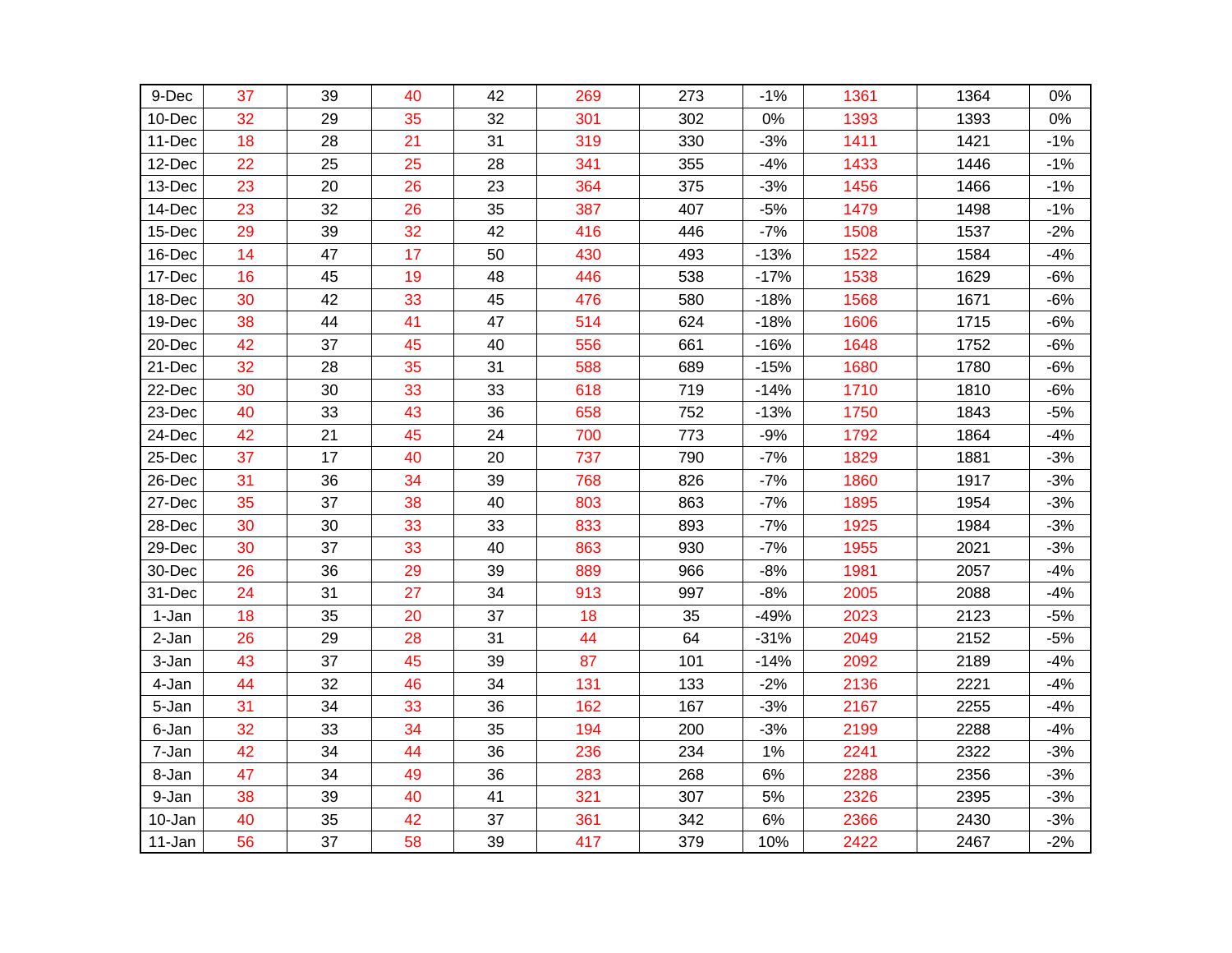| 12-Jan  | 47 | 34 | 49 | 36 | 464  | 413  | 12%    | 2469 | 2501 | $-1%$ |
|---------|----|----|----|----|------|------|--------|------|------|-------|
| 13-Jan  | 30 | 33 | 32 | 35 | 494  | 446  | 11%    | 2499 | 2534 | $-1%$ |
| 14-Jan  | 40 | 32 | 42 | 34 | 534  | 478  | 12%    | 2539 | 2566 | $-1%$ |
| 15-Jan  | 59 | 30 | 61 | 32 | 593  | 508  | 17%    | 2598 | 2596 | $0\%$ |
| 16-Jan  | 51 | 25 | 53 | 27 | 644  | 533  | 21%    | 2649 | 2621 | 1%    |
| 17-Jan  | 32 | 30 | 34 | 32 | 676  | 563  | 20%    | 2681 | 2651 | 1%    |
| 18-Jan  | 44 | 31 | 46 | 33 | 720  | 594  | 21%    | 2725 | 2682 | 2%    |
| 19-Jan  | 38 | 34 | 40 | 36 | 758  | 628  | 21%    | 2763 | 2716 | 2%    |
| 20-Jan  | 38 | 39 | 40 | 41 | 796  | 667  | 19%    | 2801 | 2755 | 2%    |
| 21-Jan  | 54 | 43 | 56 | 45 | 850  | 710  | 20%    | 2855 | 2798 | 2%    |
| 22-Jan  | 50 | 33 | 52 | 35 | 900  | 743  | 21%    | 2905 | 2831 | 3%    |
| 23-Jan  | 42 | 44 | 44 | 46 | 942  | 787  | 20%    | 2947 | 2875 | 3%    |
| 24-Jan  | 43 | 46 | 45 | 48 | 985  | 833  | 18%    | 2990 | 2921 | 2%    |
| 25-Jan  | 38 | 41 | 40 | 43 | 1023 | 874  | 17%    | 3028 | 2962 | 2%    |
| 26-Jan  | 50 | 40 | 52 | 42 | 1073 | 914  | 17%    | 3078 | 3002 | 3%    |
| 27-Jan  | 53 | 35 | 55 | 37 | 1126 | 949  | 19%    | 3131 | 3037 | 3%    |
| 28-Jan  | 37 | 45 | 39 | 47 | 1163 | 994  | 17%    | 3168 | 3082 | 3%    |
| 29-Jan  | 48 | 56 | 50 | 58 | 1211 | 1050 | 15%    | 3216 | 3138 | 2%    |
| 30-Jan  | 53 | 53 | 55 | 55 | 1264 | 1103 | 15%    | 3269 | 3191 | 2%    |
| 31-Jan  | 46 | 54 | 48 | 56 | 1310 | 1157 | 13%    | 3315 | 3245 | 2%    |
| $1-Feb$ | 41 | 42 | 43 | 44 | 41   | 42   | $-2%$  | 3356 | 3287 | 2%    |
| $2-Feb$ | 30 | 36 | 32 | 38 | 71   | 78   | $-9%$  | 3386 | 3323 | 2%    |
| 3-Feb   | 23 | 37 | 25 | 39 | 94   | 115  | $-18%$ | 3409 | 3360 | 1%    |
| 4-Feb   | 29 | 35 | 31 | 37 | 123  | 150  | $-18%$ | 3438 | 3395 | 1%    |
| 5-Feb   | 48 | 33 | 50 | 35 | 171  | 183  | $-7%$  | 3486 | 3428 | 2%    |
| 6-Feb   | 49 | 33 | 51 | 35 | 220  | 216  | 2%     | 3535 | 3461 | 2%    |
| 7-Feb   | 38 | 38 | 40 | 40 | 258  | 254  | 2%     | 3573 | 3499 | 2%    |
| 8-Feb   | 31 | 46 | 33 | 48 | 289  | 300  | $-4%$  | 3604 | 3545 | 2%    |
| 9-Feb   | 32 | 44 | 34 | 46 | 321  | 344  | $-7%$  | 3636 | 3589 | 1%    |
| 10-Feb  | 26 | 44 | 28 | 46 | 347  | 388  | $-11%$ | 3662 | 3633 | 1%    |
| 11-Feb  | 26 | 44 | 28 | 46 | 373  | 432  | $-14%$ | 3688 | 3677 | 0%    |
| 12-Feb  | 22 | 49 | 24 | 51 | 395  | 481  | $-18%$ | 3710 | 3726 | 0%    |
| 13-Feb  | 38 | 44 | 40 | 46 | 433  | 525  | $-18%$ | 3748 | 3770 | $-1%$ |
| 14-Feb  | 50 | 36 | 52 | 38 | 483  | 561  | $-14%$ | 3798 | 3806 | $0\%$ |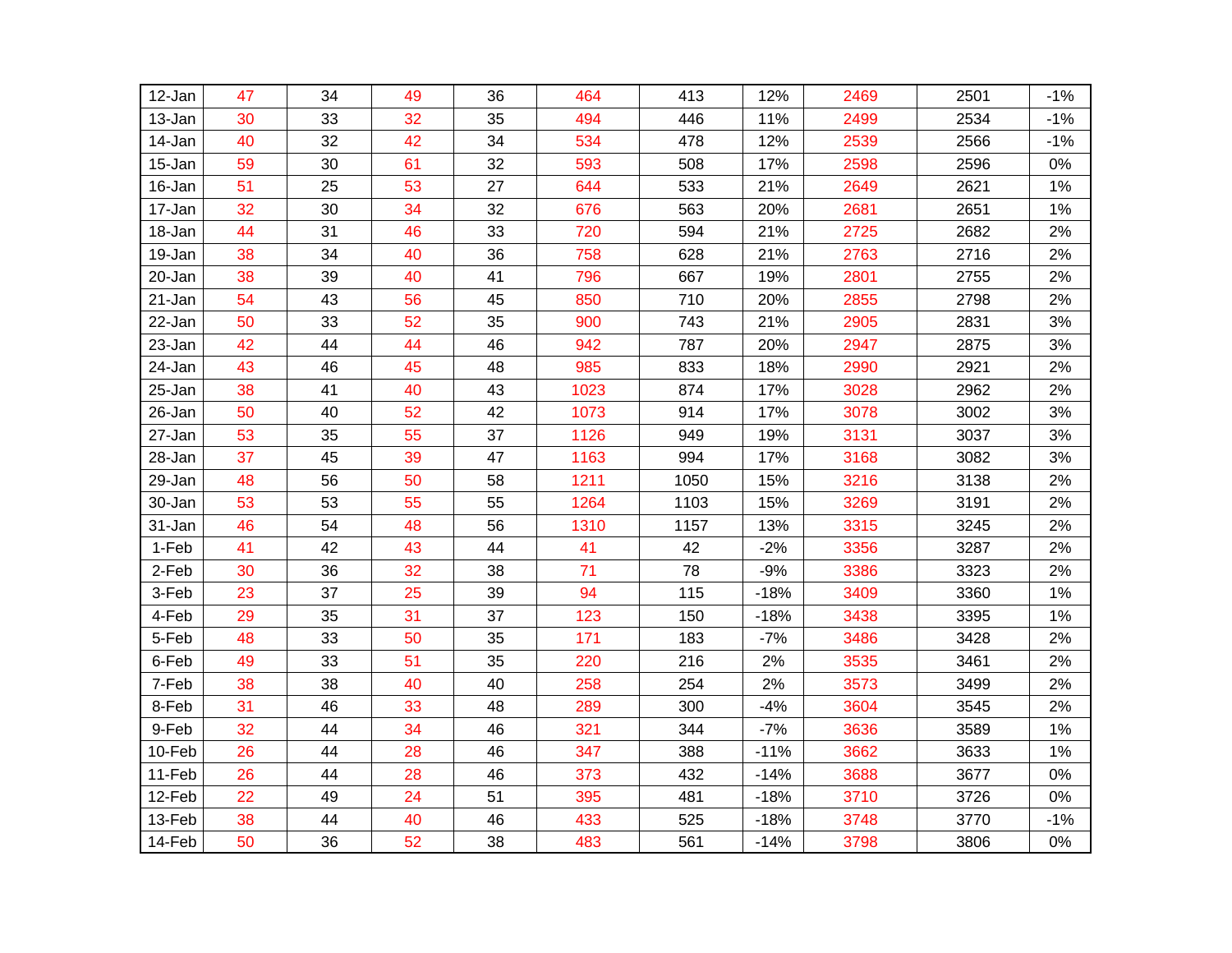| 15-Feb | 49             | 37 | 51                      | 39             | 532 | 598  | $-11%$ | 3847 | 3843 | 0%    |
|--------|----------------|----|-------------------------|----------------|-----|------|--------|------|------|-------|
| 16-Feb | 38             | 32 | 40                      | 34             | 570 | 630  | $-10%$ | 3885 | 3875 | 0%    |
| 17-Feb | 14             | 41 | 16                      | 43             | 584 | 671  | $-13%$ | 3899 | 3916 | $0\%$ |
| 18-Feb | 26             | 41 | 28                      | 43             | 610 | 712  | $-14%$ | 3925 | 3957 | $-1%$ |
| 19-Feb | 41             | 41 | 43                      | 43             | 651 | 753  | $-14%$ | 3966 | 3998 | $-1%$ |
| 20-Feb | 45             | 40 | 47                      | 42             | 696 | 793  | $-12%$ | 4011 | 4038 | $-1%$ |
| 21-Feb | 24             | 41 | 26                      | 43             | 720 | 834  | $-14%$ | 4035 | 4079 | $-1%$ |
| 22-Feb | 22             | 36 | 24                      | 38             | 742 | 870  | $-15%$ | 4057 | 4115 | $-1%$ |
| 23-Feb | 19             | 28 | 21                      | 30             | 761 | 898  | $-15%$ | 4076 | 4143 | $-2%$ |
| 24-Feb | 42             | 24 | 44                      | 26             | 803 | 922  | $-13%$ | 4118 | 4167 | $-1%$ |
| 25-Feb | 45             | 28 | 47                      | 30             | 848 | 950  | $-11%$ | 4163 | 4195 | $-1%$ |
| 26-Feb | 45             | 33 | 47                      | 35             | 893 | 983  | $-9%$  | 4208 | 4228 | 0%    |
| 27-Feb | 39             | 29 | 41                      | 31             | 932 | 1012 | $-8%$  | 4247 | 4257 | 0%    |
| 28-Feb | 45             | 28 | 47                      | 30             | 977 | 1040 | $-6%$  | 4292 | 4285 | 0%    |
| 29-Feb |                |    | $\overline{\mathbf{c}}$ | $\overline{2}$ | 977 | 1040 | $-6%$  | 4292 | 4285 | 0%    |
| 1-Mar  | 39             | 33 | 41                      | 35             | 39  | 33   | 18%    | 4331 | 4318 | 0%    |
| 2-Mar  | 31             | 48 | 33                      | 50             | 70  | 81   | $-14%$ | 4362 | 4366 | 0%    |
| 3-Mar  | 39             | 33 | 41                      | 35             | 109 | 114  | $-4%$  | 4401 | 4399 | 0%    |
| 4-Mar  | 45             | 36 | 47                      | 38             | 154 | 150  | 3%     | 4446 | 4435 | 0%    |
| 5-Mar  | 37             | 41 | 39                      | 43             | 191 | 191  | 0%     | 4483 | 4476 | 0%    |
| 6-Mar  | 17             | 42 | 19                      | 44             | 208 | 233  | $-11%$ | 4500 | 4518 | 0%    |
| 7-Mar  | 15             | 41 | 17                      | 43             | 223 | 274  | $-19%$ | 4515 | 4559 | $-1%$ |
| 8-Mar  | 30             | 37 | 32                      | 39             | 253 | 311  | $-19%$ | 4545 | 4596 | $-1%$ |
| 9-Mar  | 34             | 22 | 36                      | 24             | 287 | 333  | $-14%$ | 4579 | 4618 | $-1%$ |
| 10-Mar | 29             | 23 | 31                      | 25             | 316 | 356  | $-11%$ | 4608 | 4641 | $-1%$ |
| 11-Mar | 24             | 12 | 26                      | 14             | 340 | 368  | $-8%$  | 4632 | 4653 | 0%    |
| 12-Mar | 35             | 17 | 37                      | 19             | 375 | 385  | $-3%$  | 4667 | 4670 | 0%    |
| 13-Mar | 41             | 31 | 43                      | 33             | 416 | 416  | 0%     | 4708 | 4701 | 0%    |
| 14-Mar | 29             | 34 | 31                      | 36             | 445 | 450  | $-1%$  | 4737 | 4735 | 0%    |
| 15-Mar | 15             | 45 | 17                      | 47             | 460 | 495  | $-7%$  | 4752 | 4780 | $-1%$ |
| 16-Mar | 19             | 38 | 21                      | 40             | 479 | 533  | $-10%$ | 4771 | 4818 | $-1%$ |
| 17-Mar | 19             | 27 | 21                      | 29             | 498 | 560  | $-11%$ | 4790 | 4845 | $-1%$ |
| 18-Mar | $6\phantom{1}$ | 26 | 8                       | 28             | 504 | 586  | $-14%$ | 4796 | 4871 | $-2%$ |
| 19-Mar | 15             | 33 | 17                      | 35             | 519 | 619  | $-16%$ | 4811 | 4904 | $-2%$ |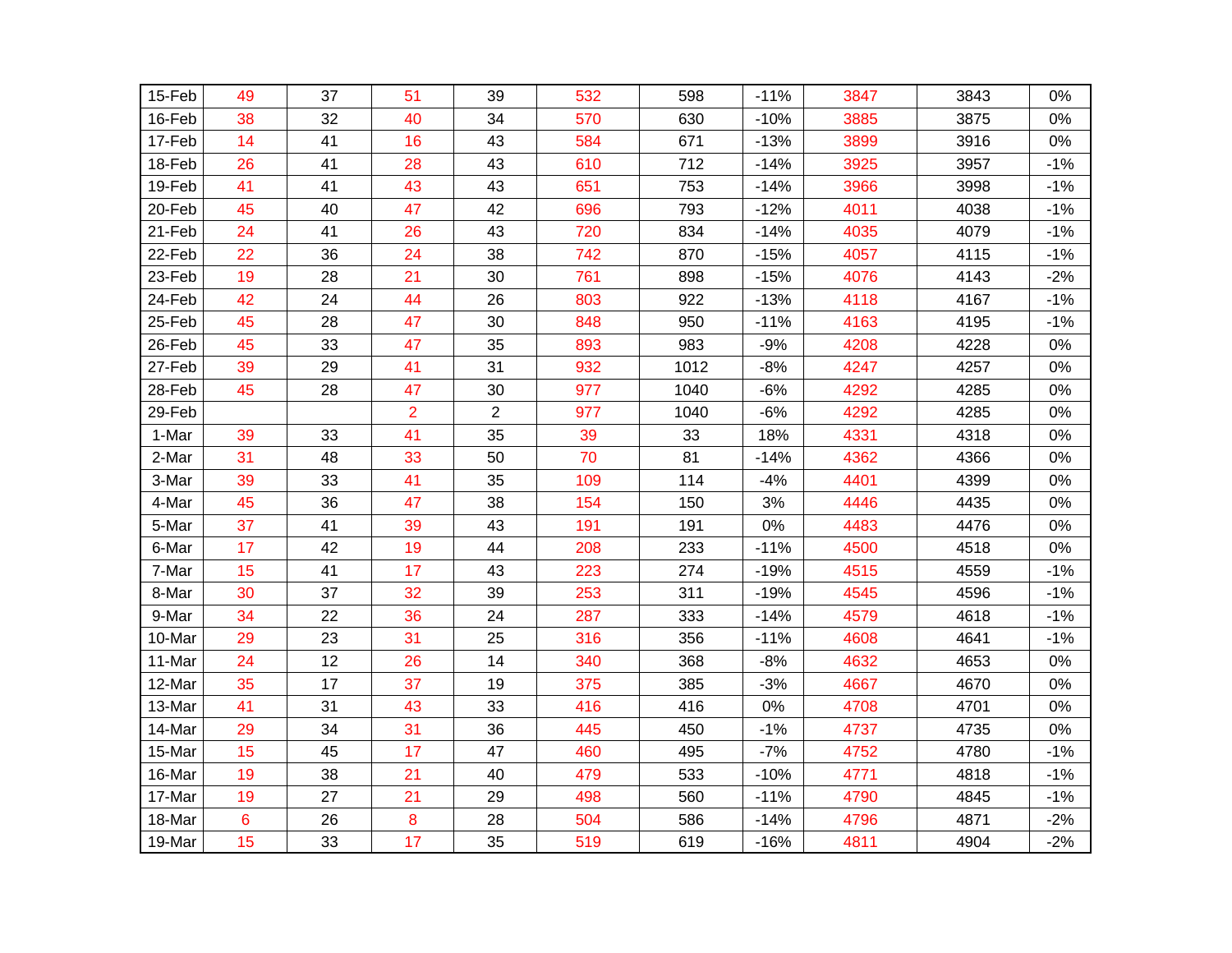| 20-Mar | 16             | 23 | 18 | 25             | 535 | 642 | $-17%$ | 4827 | 4927 | $-2%$ |
|--------|----------------|----|----|----------------|-----|-----|--------|------|------|-------|
| 21-Mar | 20             | 13 | 22 | 15             | 555 | 655 | $-15%$ | 4847 | 4940 | $-2%$ |
| 22-Mar | 25             | 15 | 27 | 17             | 580 | 670 | $-13%$ | 4872 | 4955 | $-2%$ |
| 23-Mar | 28             | 13 | 30 | 15             | 608 | 683 | $-11%$ | 4900 | 4968 | $-1%$ |
| 24-Mar | 28             | 11 | 30 | 13             | 636 | 694 | $-8%$  | 4928 | 4979 | $-1%$ |
| 25-Mar | 19             | 4  | 21 | 6              | 655 | 698 | $-6%$  | 4947 | 4983 | $-1%$ |
| 26-Mar | 22             | 6  | 24 | 8              | 677 | 704 | $-4%$  | 4969 | 4989 | 0%    |
| 27-Mar | 31             | 12 | 33 | 14             | 708 | 716 | $-1%$  | 5000 | 5001 | 0%    |
| 28-Mar | 43             | 16 | 45 | 18             | 751 | 732 | 3%     | 5043 | 5017 | 1%    |
| 29-Mar | 40             | 25 | 42 | 27             | 791 | 757 | 4%     | 5083 | 5042 | 1%    |
| 30-Mar | 32             | 21 | 34 | 23             | 823 | 778 | 6%     | 5115 | 5063 | 1%    |
| 31-Mar | 17             | 12 | 19 | 14             | 840 | 790 | 6%     | 5132 | 5075 | 1%    |
| 1-Apr  | 20             | 23 | 24 | 27             | 20  | 23  | $-13%$ | 5152 | 5098 | 1%    |
| 2-Apr  | 23             | 37 | 27 | 41             | 43  | 60  | $-28%$ | 5175 | 5135 | 1%    |
| 3-Apr  | 23             | 27 | 27 | 31             | 66  | 87  | $-24%$ | 5198 | 5162 | 1%    |
| 4-Apr  | 22             | 20 | 26 | 24             | 88  | 107 | $-18%$ | 5220 | 5182 | 1%    |
| 5-Apr  | 19             | 16 | 23 | 20             | 107 | 123 | $-13%$ | 5239 | 5198 | 1%    |
| 6-Apr  | 22             | 13 | 26 | 17             | 129 | 136 | $-5%$  | 5261 | 5211 | 1%    |
| 7-Apr  | 20             | 13 | 24 | 17             | 149 | 149 | $0\%$  | 5281 | 5224 | 1%    |
| 8-Apr  | 15             | 8  | 19 | 12             | 164 | 157 | 4%     | 5296 | 5232 | 1%    |
| 9-Apr  | 20             | 9  | 24 | 13             | 184 | 166 | 11%    | 5316 | 5241 | $1\%$ |
| 10-Apr | 23             | 3  | 27 | $\overline{7}$ | 207 | 169 | 22%    | 5339 | 5244 | 2%    |
| 11-Apr | 18             | 15 | 22 | 19             | 225 | 184 | 22%    | 5357 | 5259 | 2%    |
| 12-Apr | 9              | 21 | 13 | 25             | 234 | 205 | 14%    | 5366 | 5280 | 2%    |
| 13-Apr | $6\phantom{a}$ | 14 | 10 | 18             | 240 | 219 | 10%    | 5372 | 5294 | 1%    |
| 14-Apr | 15             | 10 | 19 | 14             | 255 | 229 | 11%    | 5387 | 5304 | 2%    |
| 15-Apr | 12             | 25 | 16 | 29             | 267 | 254 | 5%     | 5399 | 5329 | 1%    |
| 16-Apr | 12             | 30 | 16 | 34             | 279 | 284 | $-2%$  | 5411 | 5359 | 1%    |
| 17-Apr | 26             | 24 | 30 | 28             | 305 | 308 | $-1%$  | 5437 | 5383 | 1%    |
| 18-Apr | 23             | 18 | 27 | 22             | 328 | 326 | 1%     | 5460 | 5401 | 1%    |
| 19-Apr | 21             | 11 | 25 | 15             | 349 | 337 | $4\%$  | 5481 | 5412 | 1%    |
| 20-Apr | 21             | 6  | 25 | 10             | 370 | 343 | 8%     | 5502 | 5418 | 2%    |
| 21-Apr | 16             | 16 | 20 | 20             | 386 | 359 | 8%     | 5518 | 5434 | 2%    |
| 22-Apr | 13             | 30 | 17 | 34             | 399 | 389 | 3%     | 5531 | 5464 | 1%    |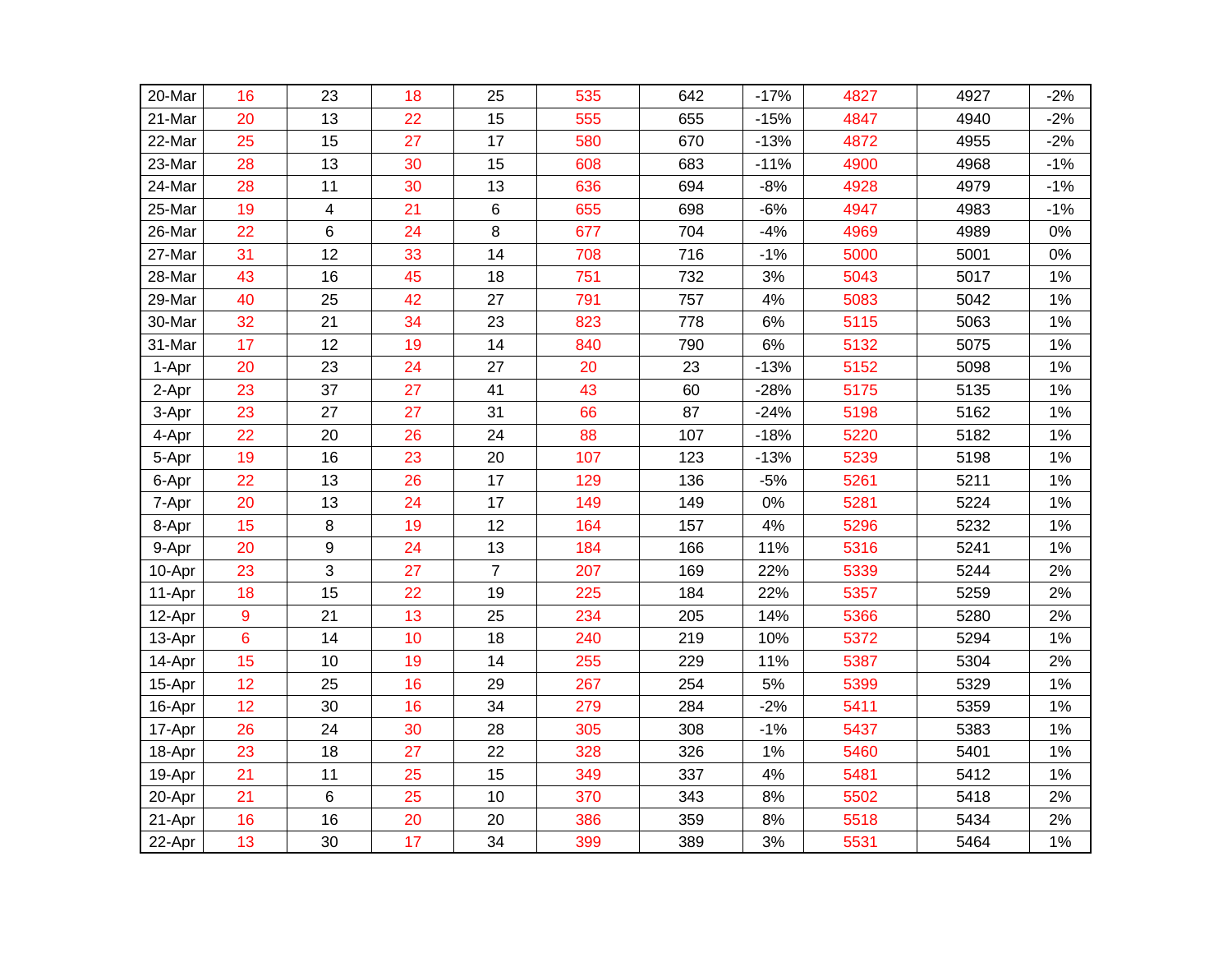| 23-Apr | 14             | 21             | 18 | 25                      | 413 | 410 | 1%     | 5545 | 5485 | 1% |
|--------|----------------|----------------|----|-------------------------|-----|-----|--------|------|------|----|
| 24-Apr | 19             | 10             | 23 | 14                      | 432 | 420 | 3%     | 5564 | 5495 | 1% |
| 25-Apr | 14             | 16             | 18 | 20                      | 446 | 436 | 2%     | 5578 | 5511 | 1% |
| 26-Apr | 16             | 19             | 20 | 23                      | 462 | 455 | 2%     | 5594 | 5530 | 1% |
| 27-Apr | 20             | 13             | 24 | 17                      | 482 | 468 | 3%     | 5614 | 5543 | 1% |
| 28-Apr | 22             | $\overline{7}$ | 26 | 11                      | 504 | 475 | 6%     | 5636 | 5550 | 2% |
| 29-Apr | 21             | 15             | 25 | 19                      | 525 | 490 | 7%     | 5657 | 5565 | 2% |
| 30-Apr | 17             | 16             | 21 | 20                      | 542 | 506 | 7%     | 5674 | 5581 | 2% |
| 1-May  | 10             | 17             | 14 | 21                      | 10  | 17  | 12%    | 5684 | 5598 | 2% |
| 2-May  | 16             | 6              | 20 | 10                      | 26  | 23  | 13%    | 5700 | 5604 | 2% |
| 3-May  | 16             | 5              | 20 | 9                       | 42  | 28  | 50%    | 5716 | 5609 | 2% |
| 4-May  | 16             | 14             | 20 | 18                      | 58  | 42  | 38%    | 5732 | 5623 | 2% |
| 5-May  | $6\phantom{1}$ | 17             | 10 | 21                      | 64  | 59  | 8%     | 5738 | 5640 | 2% |
| 6-May  | 8              | 11             | 12 | 15                      | 72  | 70  | 3%     | 5746 | 5651 | 2% |
| 7-May  | 18             | 13             | 22 | 17                      | 90  | 83  | 8%     | 5764 | 5664 | 2% |
| 8-May  | 18             | 16             | 22 | 20                      | 108 | 99  | 9%     | 5782 | 5680 | 2% |
| 9-May  | 16             | 13             | 20 | 17                      | 124 | 112 | 11%    | 5798 | 5693 | 2% |
| 10-May | 12             | 13             | 16 | 17                      | 136 | 125 | 9%     | 5810 | 5706 | 2% |
| 11-May | $\bf 8$        | 13             | 12 | 17                      | 144 | 138 | 4%     | 5818 | 5719 | 2% |
| 12-May | $\mathbf{1}$   | 13             | 5  | 17                      | 145 | 151 | $-4%$  | 5819 | 5732 | 2% |
| 13-May | $\mathbf 0$    | 8              | 4  | 12                      | 145 | 159 | $-9%$  | 5819 | 5740 | 1% |
| 14-May | $\mathbf 0$    | 3              | 4  | $\overline{7}$          | 145 | 162 | $-10%$ | 5819 | 5743 | 1% |
| 15-May | $\mathbf 0$    | 0              | 4  | 4                       | 145 | 162 | $-10%$ | 5819 | 5743 | 1% |
| 16-May | $\mathbf 0$    | 0              | 4  | $\overline{\mathbf{4}}$ | 145 | 162 | $-10%$ | 5819 | 5743 | 1% |
| 17-May | 5              | 1              | 9  | 5                       | 150 | 163 | $-8%$  | 5824 | 5744 | 1% |
| 18-May | $6\phantom{1}$ | 0              | 10 | 4                       | 156 | 163 | $-4%$  | 5830 | 5744 | 1% |
| 19-May | 10             | 0              | 14 | 4                       | 166 | 163 | 2%     | 5840 | 5744 | 2% |
| 20-May | $\overline{2}$ | 0              | 6  | 4                       | 168 | 163 | 3%     | 5842 | 5744 | 2% |
| 21-May | $\mathbf 0$    | 0              | 4  | 4                       | 168 | 163 | 3%     | 5842 | 5744 | 2% |
| 22-May | $\mathbf 0$    | $\mathsf 0$    | 4  | 4                       | 168 | 163 | 3%     | 5842 | 5744 | 2% |
| 23-May | $\overline{2}$ | 0              | 6  | 4                       | 170 | 163 | 4%     | 5844 | 5744 | 2% |
| 24-May | $\bf 8$        | 6              | 12 | 10                      | 178 | 169 | 5%     | 5852 | 5750 | 2% |
| 25-May | $6\phantom{1}$ | 3              | 10 | 7                       | 184 | 172 | 7%     | 5858 | 5753 | 2% |
| 26-May | $\overline{7}$ | 0              | 11 | $\overline{\mathbf{4}}$ | 191 | 172 | 11%    | 5865 | 5753 | 2% |